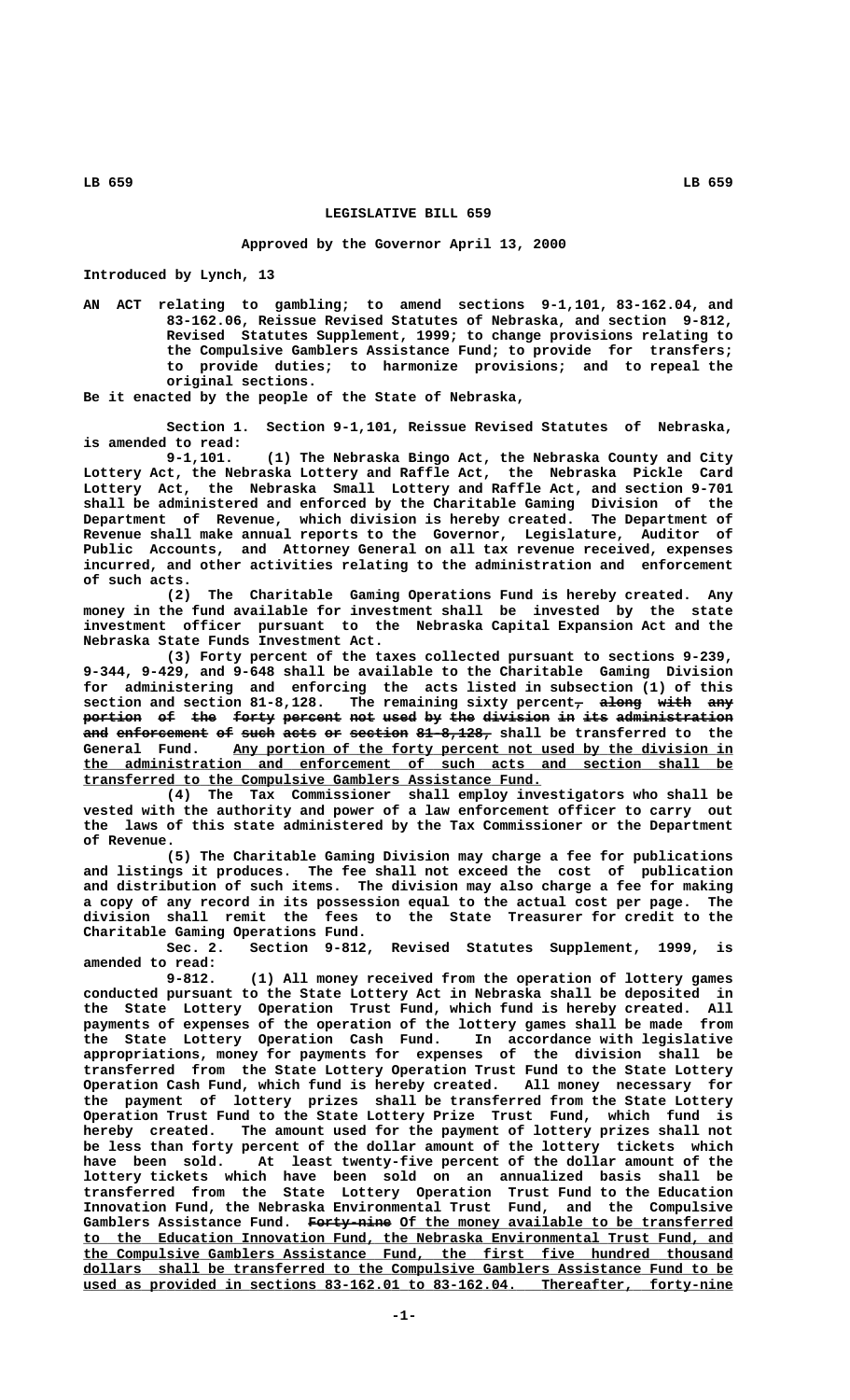**and one-half percent of the money remaining after the payment of prizes and \_\_\_\_\_\_\_\_\_\_\_\_\_\_\_\_\_\_\_\_\_\_\_\_\_\_\_\_\_\_\_\_\_\_\_\_\_\_\_\_\_\_\_\_\_\_\_\_\_\_\_\_\_\_\_\_\_ operating expenses and the initial transfer to the Compulsive Gamblers \_\_\_\_\_\_\_\_\_\_\_\_\_\_\_ Assistance Fund shall be transferred to the Education Innovation Fund. Forty-nine and one-half percent of the money remaining after the payment of** prizes and operating expenses and the initial transfer to the Compulsive  **\_\_\_\_\_\_\_\_\_\_\_\_\_\_\_\_\_\_\_\_\_\_\_\_\_\_ Gamblers Assistance Fund shall be transferred to the Nebraska Environmental Trust Fund to be used as provided in the Nebraska Environmental Trust Act. One percent of the money remaining after the payment of prizes and operating \_\_\_\_\_\_\_\_\_\_\_\_\_\_\_\_\_\_\_\_\_\_\_\_\_\_\_\_\_\_\_\_\_\_\_\_\_\_\_\_\_\_\_\_\_\_\_\_\_\_\_\_\_\_\_\_\_\_\_\_\_\_\_\_\_\_\_\_\_ expenses and the initial transfer to the Compulsive Gamblers Assistance Fund shall be transferred to the Compulsive Gamblers Assistance Fund to be used as provided in sections 83-162.01 to 83-162.04.**

**(2) The Education Innovation Fund is hereby created. Each fiscal year beginning with fiscal year 1994-95, at least seventy-five percent of the lottery proceeds allocated to the Education Innovation Fund shall be available for disbursement. The Education Innovation Fund shall be allocated in the** Up to ten percent to fund the mentor teacher program **pursuant to the Quality Education Accountability Act; up to seventy percent as quality education incentives pursuant to the act; and up to twenty percent of the fund shall be allocated by the Governor through incentive grants to encourage the development of strategic school improvement plans by school districts for accomplishing high performance learning and to encourage schools to establish innovations in programs or practices that result in restructuring of school organization, school management, and instructional programs which bring about improvement in the quality of education. Such incentive grants allocated by the Governor are intended to provide selected school districts, teachers or groups of teachers, nonprofit educational organizations, educational service units, or cooperatives funding for the allowable costs of implementing pilot projects and model programs.**

**From the funds allocated by the Governor, minigrants shall be available to school districts to support the development of strategic school improvement plans which shall include statements of purposes and goals for the districts. The plans shall also include the specific statements of improvement or strategic initiatives designed to improve quality learning for every student.**

**In addition to the minigrants granted for the development of strategic school improvement plans, school districts with annual budget expenditures of three hundred fifty thousand dollars or less are eligible for minigrants from the funds allocated by the Governor for the purposes allowed in subdivisions (2)(a) through (q) of this section. The amount of this type of minigrant shall not exceed five thousand dollars. The school district shall present a curriculum support plan with its application for the grant. The curriculum support plan must show how the district is working to achieve one or more of the allowed purposes and how the grant will be used to directly advance the plan to achieve one or more of these purposes. The plan must be signed by the school administrator and a school board representative. The application for the grant shall be brief. The Excellence in Education Council shall select the recipients of this type of minigrant and shall administer such minigrants.**

**From the funds allocated by the Governor, major competitive grants shall be available to support innovative programs which are directly related to the strategic school improvement plans. The development of a strategic school improvement plan by a school district shall be required before a grant is awarded. Annual reports shall be made by program recipients documenting the effectiveness of the program in improving the quality of education as designed in the strategic school improvement plans. Special consideration shall be given to plans which contain public or private matching funds and cooperative agreements, including agreements for in-kind services. Purposes for which such major competitive grants would be offered shall include:**

**(a) Professional staff development programs to provide funds for teacher and administrator training and continuing education to upgrade teaching and administrative skills;**

**(b) The development of strategic school improvement plans by school districts;**

**(c) Educational technology assistance to public schools for the purchase and operation of computers, telecommunications equipment and services, and other forms of technological innovation which may enhance classroom teaching, instructional management, and districtwide administration pursuant to the state's goal of ensuring that all kindergarten through grade twelve public school districts or affiliated school systems have a direct connection to a statewide public computer information network by June 30, 2000. The telecomputing equipment and services needed to meet this goal may be funded under this subsection, sections 79-1241.01, 79-1243, and 79-1310, or**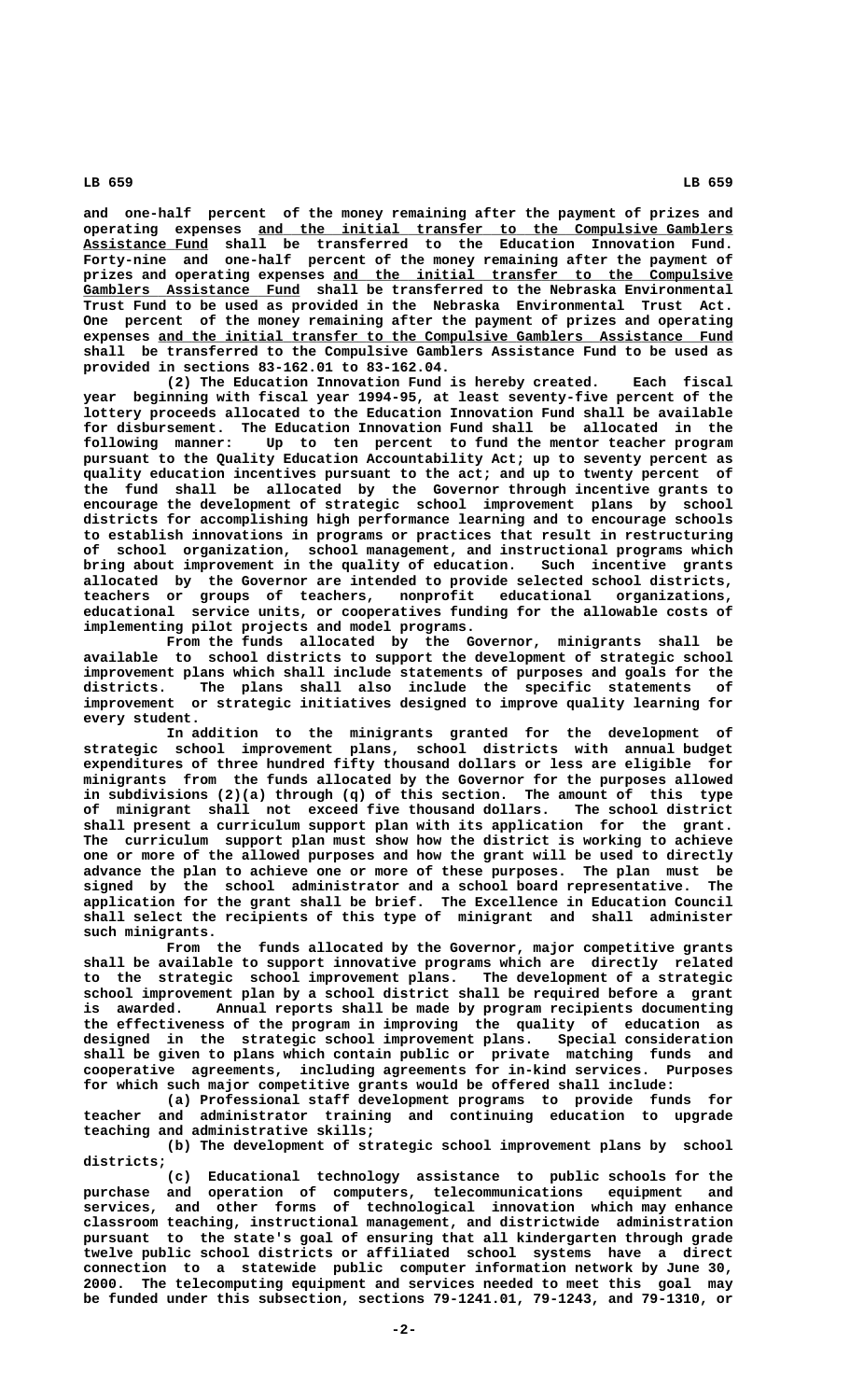**any combination of such subsection and sections. Such telecommunications equipment, services, and forms of technical innovation shall be approved by the State Department of Education only after review by the technical panel created in section 86-1511;**

**(d) An educational accountability program to develop an educational indicators system to measure the performance and outcomes of public schools and to ensure efficiency in operations;**

**(e) Alternative programs for students, including underrepresented groups, at-risk students, and dropouts;**

**(f) Programs that demonstrate improvement of student performance against valid national and international achievement standards;**

**(g) Early childhood and parent education which emphasizes child development;**

**(h) Programs using decisionmaking models that increase involvement of parents, teachers, and students in school management;**

**(i) Increased involvement of the community in order to achieve increased confidence in and satisfaction with its schools;**

**(j) Development of magnet or model programs designed to facilitate desegregation;**

**(k) Programs that address family and social issues impairing the learning productivity of students;**

**(l) Programs enhancing critical and higher-order thinking capabilities;**

**(m) Programs which produce the quality of education necessary to guarantee a competitive work force;**

**(n) Programs designed to increase productivity of staff and students through innovative use of time;**

**(o) Training programs designed to benefit teachers at all levels of education by increasing their ability to work with educational technology in the classroom;**

**(p) Approved accelerated or differentiated curriculum programs under sections 79-1106 to 79-1108.03; and**

**(q) Programs for students with disabilities receiving special education under the Special Education Act and students needing support services as defined in section 79-1125.01, which programs demonstrate improved outcomes for students through emphasis on prevention and collaborative planning.**

**The Governor shall establish the Excellence in Education Council. The Governor shall appoint eleven members to the council including representatives of educational organizations, postsecondary educational institutions, the business community, and the general public, members of school boards and parent education associations, school administrators, and at least four teachers who are engaged in classroom teaching. The State Department of Education shall provide staff support for the council to administer the Education Innovation Fund, including the Quality Education Accountability Act. The council shall have the following powers and duties:**

**(i) In consultation with the State Department of Education, develop and publish criteria for the awarding of incentive grants allocated by the Governor for programs pursuant to this subsection, including minigrants;**

**(ii) Provide recommendations to the Governor regarding the selection of projects to be funded and the distribution and duration of project funding. For projects recommended under subdivision (2)(c) of this section, the council shall also provide recommendations to the Nebraska Information Technology Commission for its review and recommendations to the Governor;**

**(iii) Establish standards, formats, procedures, and timelines for the successful implementation of approved programs funded by incentive grants allocated by the Governor from the Education Innovation Fund;**

**(iv) Assist school districts in determining the effectiveness of the innovations in programs and practices and measure the subsequent degree of improvement in the quality of education;**

**(v) Consider the reasonable distribution of funds across the state and all classes of school districts;**

**(vi) Carry out its duties pursuant to the Quality Education Accountability Act; and**

**(vii) Provide annual reports to the Governor concerning programs funded by the fund. Each report shall include the number of applicants and approved applicants, an overview of the various programs, objectives, and anticipated outcomes, and detailed reports of the cost of each program.**

**To assist the council in carrying out its duties, the State Board of Education shall, in consultation with the council, adopt and promulgate rules and regulations establishing criteria, standards, and procedures regarding the selection and administration of programs funded from the Education Innovation**